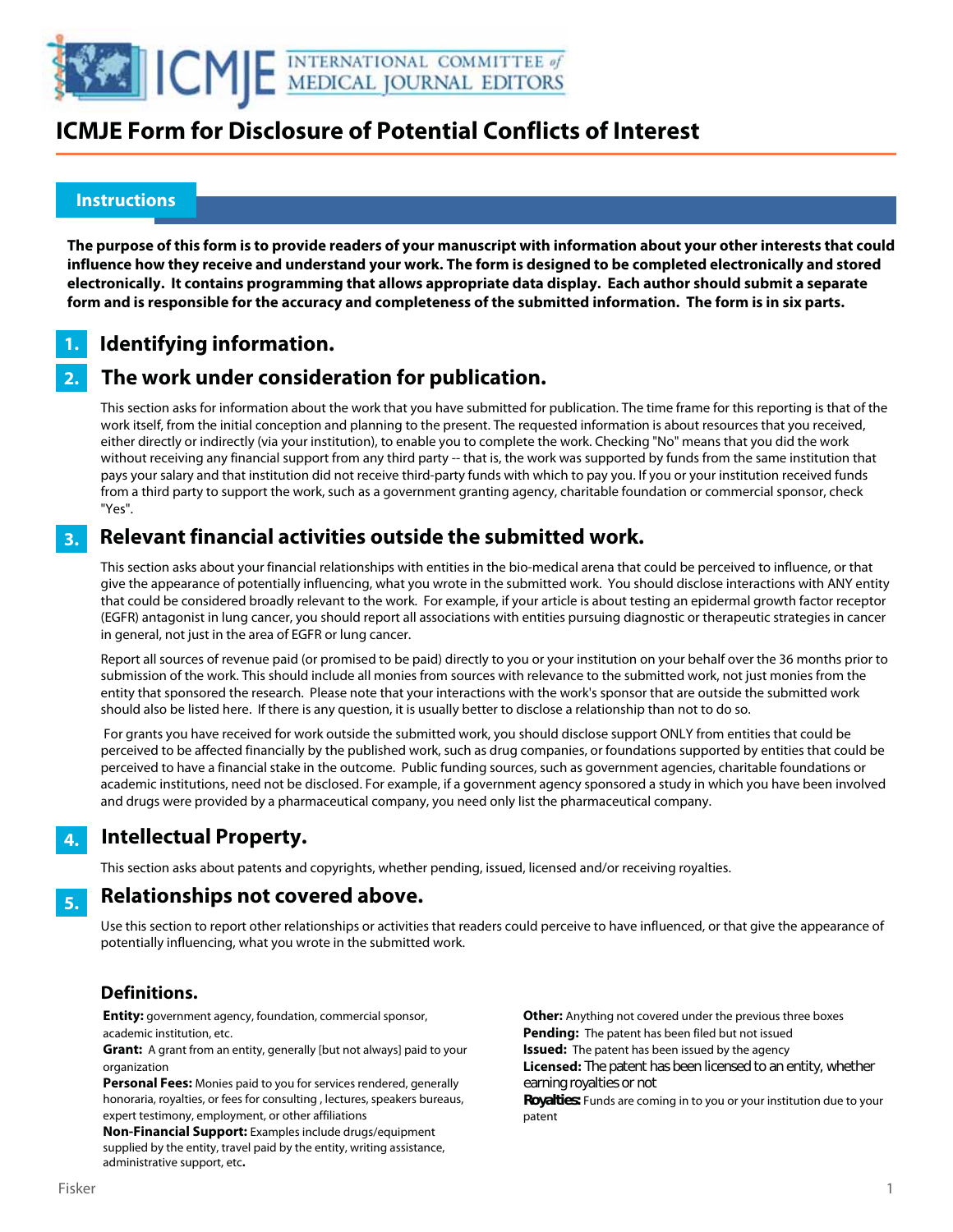

# **ICMJE Form for Disclosure of Potential Conflicts of Interest**

| <b>Section 1.</b>                                                                                                                                                                                                                                      | <b>Identifying Information</b>                |                                  |    |                            |                                                                                                                                                                                                                                                                                      |  |  |  |
|--------------------------------------------------------------------------------------------------------------------------------------------------------------------------------------------------------------------------------------------------------|-----------------------------------------------|----------------------------------|----|----------------------------|--------------------------------------------------------------------------------------------------------------------------------------------------------------------------------------------------------------------------------------------------------------------------------------|--|--|--|
| 1. Given Name (First Name)<br>Jesper<br>4. Are you the corresponding author?<br>5. Manuscript Title<br>Det går fremad for den danske kræftoverlevelse, men det er for tidligt at slippe speederen<br>6. Manuscript Identifying Number (if you know it) |                                               | 2. Surname (Last Name)<br>Fisker |    | 3. Date<br>12-October-2018 |                                                                                                                                                                                                                                                                                      |  |  |  |
|                                                                                                                                                                                                                                                        |                                               | Yes                              | No |                            |                                                                                                                                                                                                                                                                                      |  |  |  |
|                                                                                                                                                                                                                                                        |                                               |                                  |    |                            |                                                                                                                                                                                                                                                                                      |  |  |  |
| <b>VPLED 70141</b>                                                                                                                                                                                                                                     |                                               |                                  |    |                            |                                                                                                                                                                                                                                                                                      |  |  |  |
| <b>Section 2.</b>                                                                                                                                                                                                                                      |                                               |                                  |    |                            |                                                                                                                                                                                                                                                                                      |  |  |  |
| <b>The Work Under Consideration for Publication</b>                                                                                                                                                                                                    |                                               |                                  |    |                            |                                                                                                                                                                                                                                                                                      |  |  |  |
| statistical analysis, etc.)?                                                                                                                                                                                                                           | Are there any relevant conflicts of interest? | Yes                              | No |                            | Did you or your institution at any time receive payment or services from a third party (government, commercial, private foundation, etc.) for<br>any aspect of the submitted work (including but not limited to grants, data monitoring board, study design, manuscript preparation, |  |  |  |

# **Relevant financial activities outside the submitted work.**

Place a check in the appropriate boxes in the table to indicate whether you have financial relationships (regardless of amount of compensation) with entities as described in the instructions. Use one line for each entity; add as many lines as you need by clicking the "Add +" box. You should report relationships that were **present during the 36 months prior to publication**.

| $\vert\bm\sqrt{}\vert$ No<br>Are there any relevant conflicts of interest? |
|----------------------------------------------------------------------------|
|----------------------------------------------------------------------------|

# **Intellectual Property -- Patents & Copyrights**

| Do you have any patents, whether planned, pending or issued, broadly relevant to the work? $\Box$ Yes $\Box$ No |  |  |  |  |
|-----------------------------------------------------------------------------------------------------------------|--|--|--|--|
|-----------------------------------------------------------------------------------------------------------------|--|--|--|--|